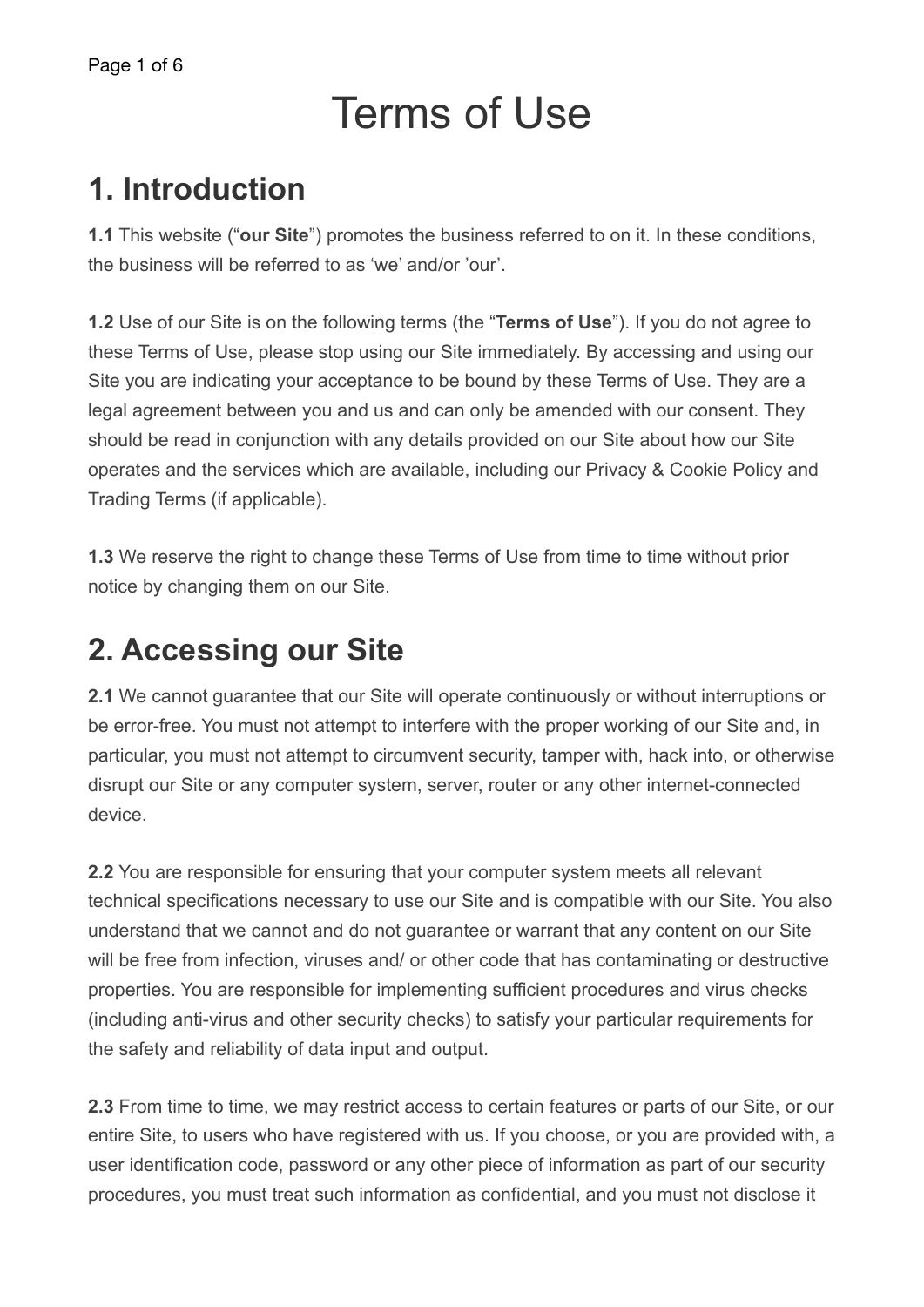#### Page 2 of 6

to any third party. We have the right to disable any user identification code or password, whether chosen by you or allocated by us, at any time, if in our opinion you have failed to comply with any of the provisions of these Terms of Use.

**2.4** We reserve the right, in our discretion, to withdraw, suspend or modify our Site or certain features or parts of our Site with or without notice to you, where we have reason to do so. There may also be times when our Site or certain features or parts of our Site become unavailable, whether on a scheduled or unscheduled basis. You agree that we will not be liable to you or to any third party for any withdrawal, modification, unavailability, suspension or discontinuance of our Site or any service available on or through our Site.

## **3. Using our Site**

**3.1** You must use our Site and the information available from our Site responsibly. No such information may be used for or in connection with any unlawful, immoral or anti-social purpose, or in a manner which is or may be damaging to our name or reputation.

**3.2** You cannot use our Site:

- a. for any unlawful purpose;
- b. to send spam;
- c. to harm, threaten, abuse or harass another person, or in a way that invades someone's privacy or is (in our reasonable opinion) offensive or is unacceptable or damaging to us, our customers or suppliers;
- d. to create, check, confirm, update or amend your own or someone else's databases, records, directories, customer lists, mailing or prospecting lists;
- e. to tamper with, update or change any part of our Site;
- f. in a way that affects how it is run;
- g. in a way that imposes an unreasonable or disproportionally large burden on us or our suppliers' communications and technical systems as determined by us; or
- h. using any automated means to monitor or copy our Site or its content, or to interfere with or attempt to interfere with how our Site works.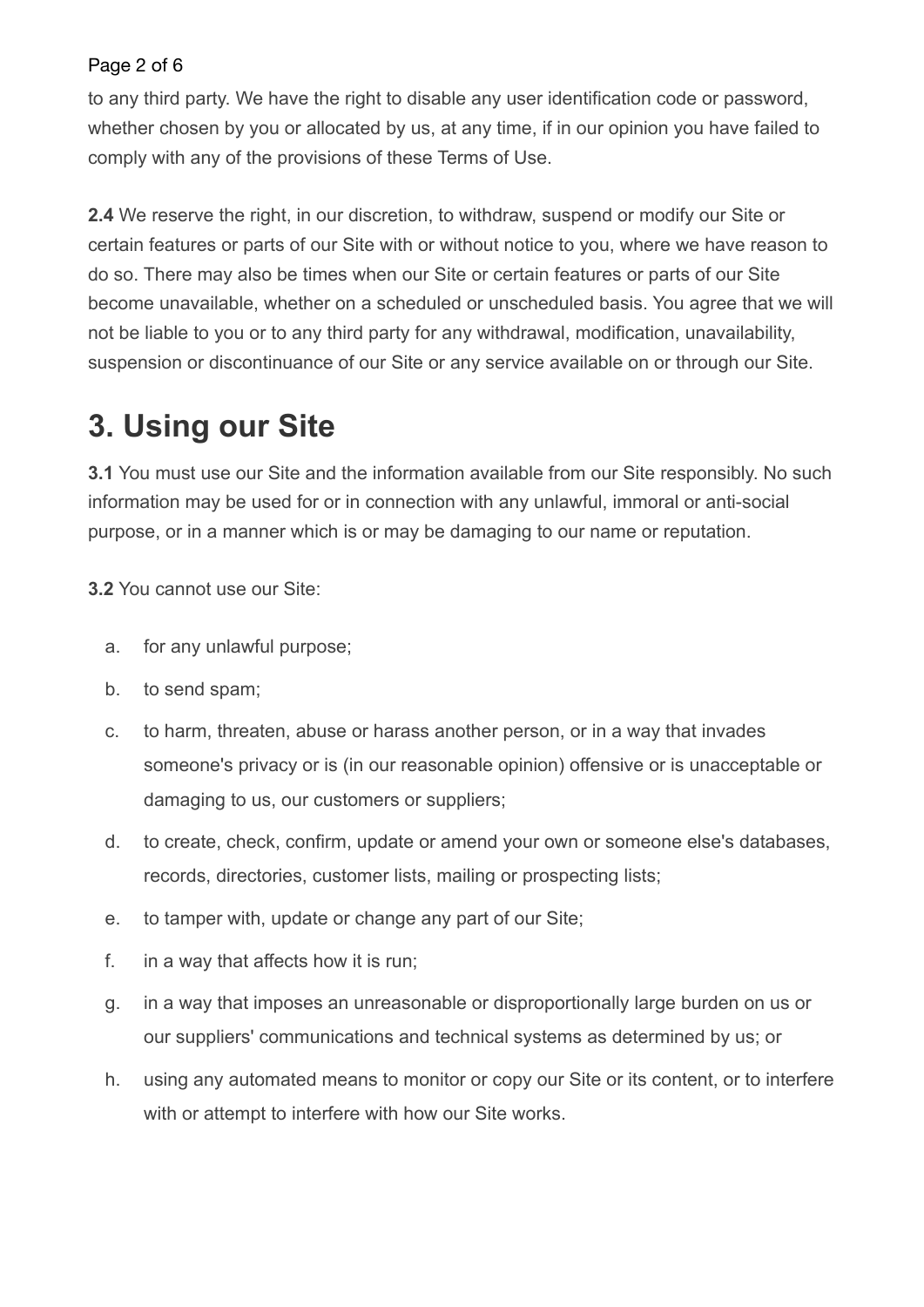Page 3 of 6

# **4. Intellectual property rights**

4.1 All content on our Site including but not limited to text, software, photographs and graphics is protected by copyright. We, or our licensors, own copyright and/or database rights in the selection, coordination, arrangement and enhancement of such content, as well as in the original content. Except as expressly set out in these Terms of Use, nothing in these Terms of Use shall give you any rights in respect of any intellectual property owned by us or our licensors. You shall not assert or attempt to obtain any such rights and you shall not use, copy, reproduce, modify, publish, transmit, participate in the transfer or sale of, create derivative works from, or in any way exploit, our name, trade marks, logos or other proprietary marks, or any of the content of our Site, in whole or in part, except as provided in these Terms of Use.

# **5. If you provide content for our Site**

**5.1** If you provide any material to our Site (for example, by providing ratings and reviews, comments, articles or uploading any other content in any format (including video) (each "**User Content**") you agree to grant us permission, irrevocably and free of charge, to use the User Content (including adapting it for operational or editorial reasons) in any media worldwide, for our own marketing, research and promotional activities and our internal business purposes which may include providing the User Content to selected third party partners, service providers, social media and networking sites.

**5.2** You own your User Content at all times, and you continue to have the right to use it in any way you choose.

- **5.3** By providing any User Content to our Site you confirm that such User Content:
	- a. is your own original work or you are authorised to provide it to our Site and that you have the right to give us permission to use it for the purposes set out in these Terms of Use;
	- b. will not contain or promote anything illegal, harmful, misleading, abusive, defamatory (that is, it does not damage someone's good reputation) or anything else that might cause widespread offence or bring us or our business partners into disrepute;
	- c. does not take away or affect any other person's privacy rights, contract rights or any other rights;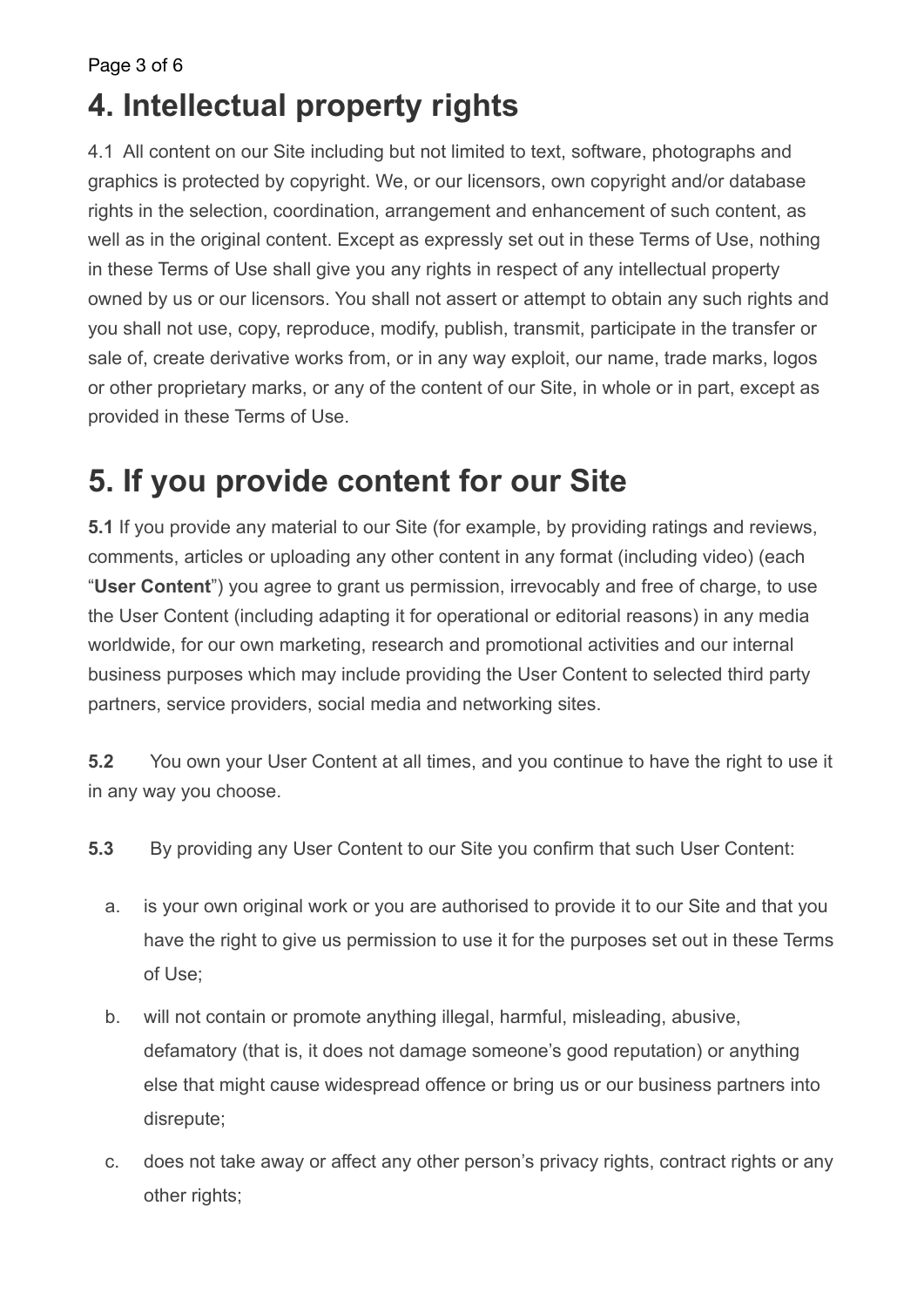#### Page 4 of 6

- d. does not contain any virus or other code that may damage, interfere with or otherwise adversely affect the operation of our Site;
- e. will, if used to promote your own business or services, clearly and openly state your association with the particular business expressly; and
- f. will not contain any form of mass-mailing or spam.

**5.4** If you do not want to grant us the permissions set out above, please do not provide any material to our Site.

**5.5** We have no obligation to publish your User Content on our Site and we retain the right to remove any User Content at any time and for any reason.

**5.6** We do not edit, pre-vet or review any User Content displayed on our Site. If you believe that any User Content does not comply with the requirements set out in this paragraph, please notify us immediately. We will then review the User Content and, where we deem it appropriate, remove it within a reasonable time.

# **6. Our liability**

**6.1** Although we hope our Site will be of interest to users, we accept no liability and offer no warranties or conditions in relation to our Site or its content, to the fullest extent such liability can be excluded by law.

**6.2** There is no limit to what we and the people who provide our services will be liable for if someone dies or is injured because of our negligence or because we have committed fraud.

**6.3** Under no circumstances will we, the owner or operator of our Site, or any other organisation involved in creating, producing, maintaining or distributing our Site be liable, whether in contract, tort (including negligence), breach of a statutory duty, even if foreseeable, for any loss of:

- a. profits, sales, business, or revenue;
- b. business interruption;
- c. anticipated savings;
- d. business opportunity, goodwill or reputation;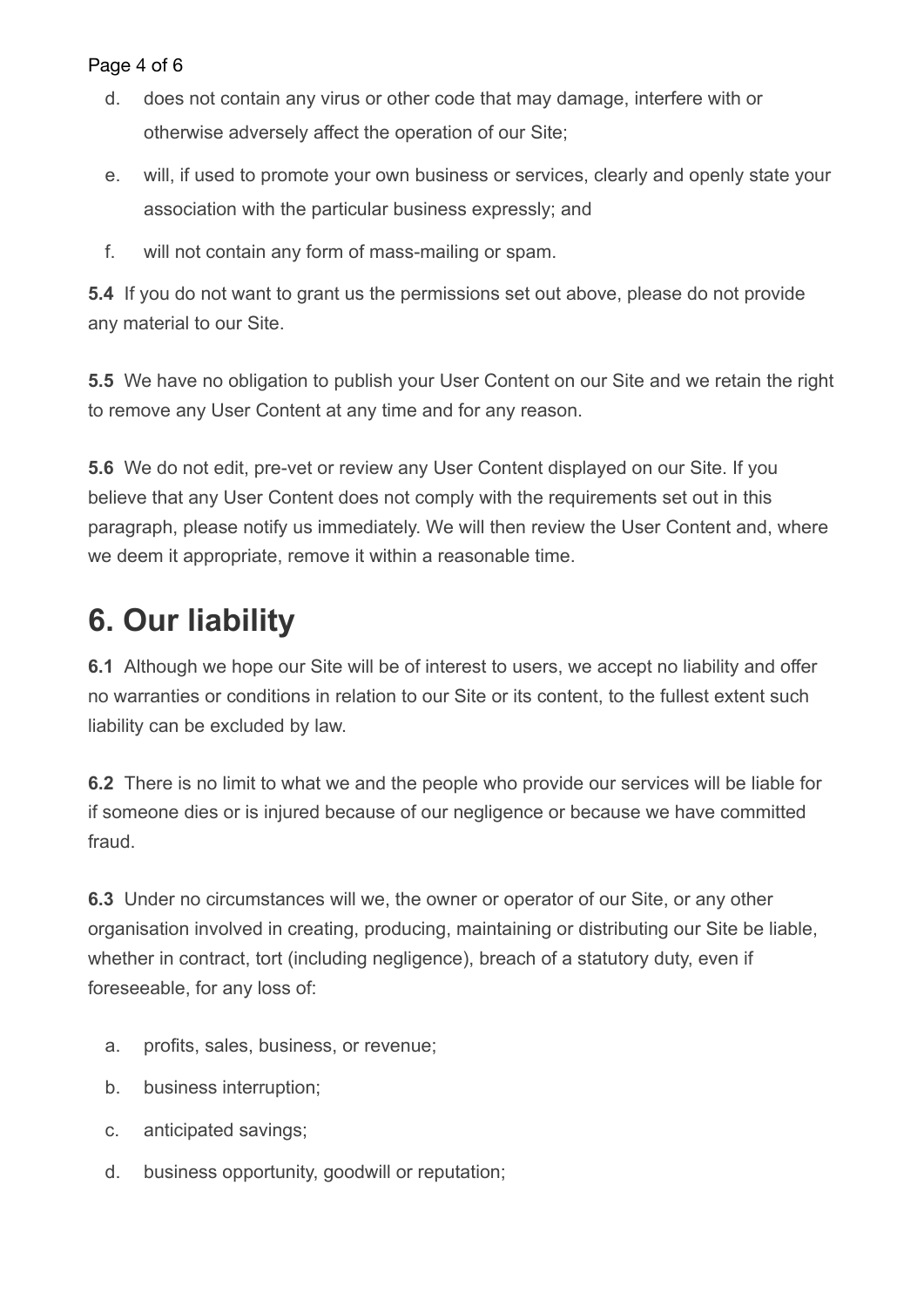#### Page 5 of 6

- e. use of, or corruption to information; or
- f. information.

**6.4** If we do not keep to these conditions, then we will only be liable for losses you have suffered as a direct result. We are not liable to you for any other losses whether such losses are because we have not kept to our obligations or contract, because of something we have done or not done in negligence, due to defamatory statements or liability for a product or otherwise as a result of:

- a. use of, or inability to use, our Site;
- b. use of or reliance on any content displayed on our Site; any mistake, fault, failure to do something, missing information, or virus on our Site or if it does not work properly because of incidents outside of our control such as (but not limited to) interruptions to communication and networks and circumstances beyond our control;
- c. theft, destruction of information or someone getting access to our records, programs or services without our permission; or
- d. goods, products, services or information received through or advertised on any website which we link to from our Site.

# **7. General**

**7.1** Where our Site contains links to other websites and resources provided by third parties, these links are provided for your information only. We have no control over the contents of those websites or resources.

**7.2** Any formal legal notices should be sent to us using the details set out on our Site.

**7.3** Failure by us to enforce a right does not result in waiver of such right. You may not assign or transfer your rights under these Terms of Use.

**7.4** If any part of these Terms of Use is found to be unenforceable as a matter of law, all other parts of these Terms of Use shall be unaffected3. and shall remain in force.